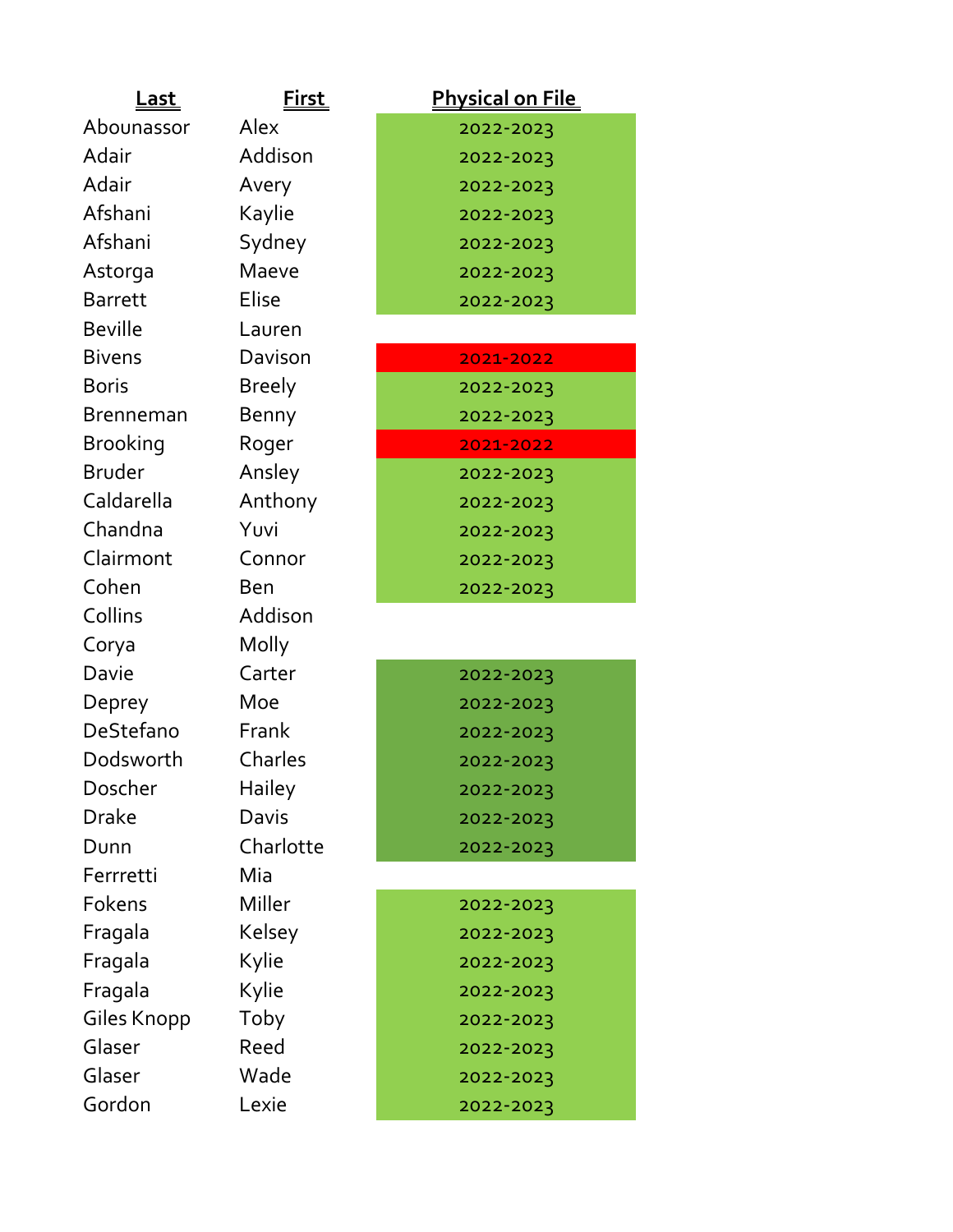| Rachel<br>Green<br>Thomas<br>Hay<br><b>Hicks</b><br>Ahna<br>Hill<br><b>Bennett</b><br>Holland<br>Leah<br>Holland<br>Rebecca<br>Jadav<br>Ronak<br>Jones<br>Kate<br>Jordan<br>Emma<br>Kenah<br>Tolman<br>Griffin<br>Kiser<br>Kiser<br>Samuel<br>Koch<br>Ansley<br>Lewandowski<br>Darby<br>Ari<br>Low<br>Maloney<br>Dermot<br>Markus<br><b>Bryson</b><br>Marshman<br>Shawn<br>Michels<br>Andre<br>Michels<br>Garrett<br>Mitchell<br>Ansley<br>Kaylor<br>Murray<br>Northington<br>Carter<br>Nulty<br>Tristyn<br>Charlotte<br>Peters<br>Pickerel<br>Vernon<br>Aidan<br>Pierce<br>Posada<br>Finaly<br>Purdy<br>Quinley<br>Rhea<br>Rao<br>Redmond<br>Layne<br><b>Scales</b><br>Avery<br>Spohn<br>Carter<br>Strydom<br>Matthew<br>Andrew<br>Suresh | Green | Colin | 2022-2023 |
|--------------------------------------------------------------------------------------------------------------------------------------------------------------------------------------------------------------------------------------------------------------------------------------------------------------------------------------------------------------------------------------------------------------------------------------------------------------------------------------------------------------------------------------------------------------------------------------------------------------------------------------------------------------------------------------------------------------------------------------------|-------|-------|-----------|
|                                                                                                                                                                                                                                                                                                                                                                                                                                                                                                                                                                                                                                                                                                                                            |       |       | 2022-2023 |
|                                                                                                                                                                                                                                                                                                                                                                                                                                                                                                                                                                                                                                                                                                                                            |       |       | 2022-2023 |
|                                                                                                                                                                                                                                                                                                                                                                                                                                                                                                                                                                                                                                                                                                                                            |       |       | 2022-2023 |
|                                                                                                                                                                                                                                                                                                                                                                                                                                                                                                                                                                                                                                                                                                                                            |       |       | 2022-2023 |
|                                                                                                                                                                                                                                                                                                                                                                                                                                                                                                                                                                                                                                                                                                                                            |       |       | 2022-2023 |
|                                                                                                                                                                                                                                                                                                                                                                                                                                                                                                                                                                                                                                                                                                                                            |       |       | 2022-2023 |
|                                                                                                                                                                                                                                                                                                                                                                                                                                                                                                                                                                                                                                                                                                                                            |       |       | 2021-2022 |
|                                                                                                                                                                                                                                                                                                                                                                                                                                                                                                                                                                                                                                                                                                                                            |       |       | 2022-2023 |
|                                                                                                                                                                                                                                                                                                                                                                                                                                                                                                                                                                                                                                                                                                                                            |       |       | 2022-2023 |
|                                                                                                                                                                                                                                                                                                                                                                                                                                                                                                                                                                                                                                                                                                                                            |       |       |           |
|                                                                                                                                                                                                                                                                                                                                                                                                                                                                                                                                                                                                                                                                                                                                            |       |       | 2022-2023 |
|                                                                                                                                                                                                                                                                                                                                                                                                                                                                                                                                                                                                                                                                                                                                            |       |       | 2022-2023 |
|                                                                                                                                                                                                                                                                                                                                                                                                                                                                                                                                                                                                                                                                                                                                            |       |       | 2022-2023 |
|                                                                                                                                                                                                                                                                                                                                                                                                                                                                                                                                                                                                                                                                                                                                            |       |       | 2022-2023 |
|                                                                                                                                                                                                                                                                                                                                                                                                                                                                                                                                                                                                                                                                                                                                            |       |       | 2022-2023 |
|                                                                                                                                                                                                                                                                                                                                                                                                                                                                                                                                                                                                                                                                                                                                            |       |       | 2022-2023 |
|                                                                                                                                                                                                                                                                                                                                                                                                                                                                                                                                                                                                                                                                                                                                            |       |       | 2021-2022 |
|                                                                                                                                                                                                                                                                                                                                                                                                                                                                                                                                                                                                                                                                                                                                            |       |       |           |
|                                                                                                                                                                                                                                                                                                                                                                                                                                                                                                                                                                                                                                                                                                                                            |       |       | 2022-2023 |
|                                                                                                                                                                                                                                                                                                                                                                                                                                                                                                                                                                                                                                                                                                                                            |       |       | 2022-2023 |
|                                                                                                                                                                                                                                                                                                                                                                                                                                                                                                                                                                                                                                                                                                                                            |       |       | 2022-2023 |
|                                                                                                                                                                                                                                                                                                                                                                                                                                                                                                                                                                                                                                                                                                                                            |       |       | 2021-2022 |
|                                                                                                                                                                                                                                                                                                                                                                                                                                                                                                                                                                                                                                                                                                                                            |       |       | 2022-2023 |
|                                                                                                                                                                                                                                                                                                                                                                                                                                                                                                                                                                                                                                                                                                                                            |       |       | 2021-2022 |
|                                                                                                                                                                                                                                                                                                                                                                                                                                                                                                                                                                                                                                                                                                                                            |       |       | 2022-2023 |
|                                                                                                                                                                                                                                                                                                                                                                                                                                                                                                                                                                                                                                                                                                                                            |       |       | 2022-2023 |
|                                                                                                                                                                                                                                                                                                                                                                                                                                                                                                                                                                                                                                                                                                                                            |       |       | 2022-2023 |
|                                                                                                                                                                                                                                                                                                                                                                                                                                                                                                                                                                                                                                                                                                                                            |       |       |           |
|                                                                                                                                                                                                                                                                                                                                                                                                                                                                                                                                                                                                                                                                                                                                            |       |       | 2022-2023 |
|                                                                                                                                                                                                                                                                                                                                                                                                                                                                                                                                                                                                                                                                                                                                            |       |       |           |
|                                                                                                                                                                                                                                                                                                                                                                                                                                                                                                                                                                                                                                                                                                                                            |       |       |           |
|                                                                                                                                                                                                                                                                                                                                                                                                                                                                                                                                                                                                                                                                                                                                            |       |       | 2022-2023 |
|                                                                                                                                                                                                                                                                                                                                                                                                                                                                                                                                                                                                                                                                                                                                            |       |       | 2022-2023 |
|                                                                                                                                                                                                                                                                                                                                                                                                                                                                                                                                                                                                                                                                                                                                            |       |       | 2022-2023 |
|                                                                                                                                                                                                                                                                                                                                                                                                                                                                                                                                                                                                                                                                                                                                            |       |       |           |

| 2022-2023 |
|-----------|
| 2022-2023 |
| 2022-2023 |
| 2022-2023 |
| 2022-2023 |
| 2022-2023 |
| 2022-2023 |
| 2021-2022 |
| 2022-2023 |
| 2022-2023 |
|           |
| 2022-2023 |
| 2022-2023 |
| 2022-2023 |
| 2022-2023 |
| 2022-2023 |
| 2022-2023 |
| 2021-2022 |
|           |
| 2022-2023 |
| 2022-2023 |
| 2022-2023 |
| 2021-2022 |
| 2022-2023 |
| 2021-2022 |
| 2022-2023 |
| 2022-2023 |
| 2022-2023 |
|           |

Purdy 2022-2023

| 2022-2023 |
|-----------|
| 2022-2023 |
| 2022-2023 |